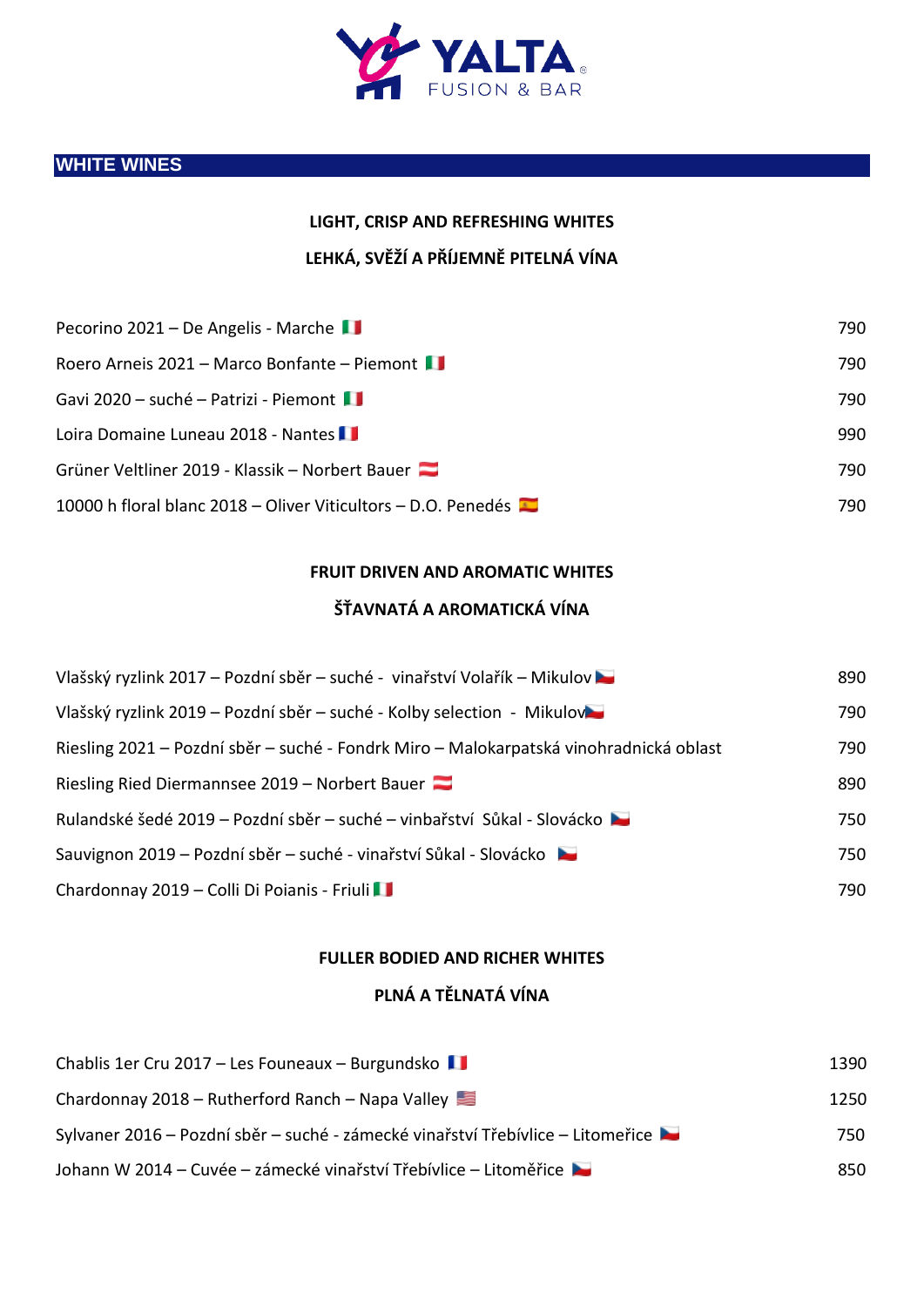

## **RED WINES**

| LIGHT, FRUITY AND EASY DRINKING REDS                                  |      |
|-----------------------------------------------------------------------|------|
| LEHKÁ, OVOCITÁ A LEHCE PITELNÁ VÍNA                                   |      |
| Roučí 2017 – suché – Jaroslav Springer – Bořetice – Velké Pavlovice   | 990  |
| Cotes du Rhona rouge bio 2018 – Domaine Grand Bois – bez použití síry | 1190 |
| Languedoc St. Chinian rouge 2021 – Domaine Mas Cynanque Fleurs        | 1090 |
| <b>SMOOTH AND MATURED REDS</b>                                        |      |
| HEBKÁ A VYZRÁLÁ VÍNA                                                  |      |
| Renomé Cuvée 2016 – Sedlák – suché – Velké Pavlovice                  | 890  |
| Pinot Noir Private Reserve 2017 - suché - Fondrk Miro - Tomášov       | 1890 |
| Valpolicella Classico 2019 - Delibori - Veneto                        | 890  |
| Barbera D'Alba 2019 – Marco Bonfante - Piemont                        | 790  |
| Chianti Classico 2017 - Bartali - Toscana                             | 790  |
| Rouge 2016 – Châteauneuf Du Pape – P.Magni                            | 1290 |
| Bourgogne rouge 2018 – Domaine Trapet – Provence - Alpes              | 1990 |
| Zinfandel 2019 – Mettler family - Lodi                                | 1250 |

# **FULL BODIED AND HEARTY REDS**

Barolo 2017 – Marco Bonfante 11

### **TĚLNATÁ A ROBUSTNÍ VÍNA**

| Primitivo Di Manduria 2019 - Di Terra - Puglia          | 990  |
|---------------------------------------------------------|------|
| Amarone Della Valpolicella Classico 2016 – Delibori     | 1190 |
| Château de Chambrun Lalande de Pomerol 2011 – Bordeaux  | 1550 |
| Saint-Emilion Grand cru 2016 - Chateau Teyssier         | 2390 |
| Mas d'en compte tinto $2016 -$ Cal Pla – D.O.Q. Priorat | 1790 |
| Cabernet Sauvignon 2018 – Girard – Napa Valley          | 2090 |
| Languedoc Cabardes rouge 2019 – Domaine Cabrol          | 1090 |